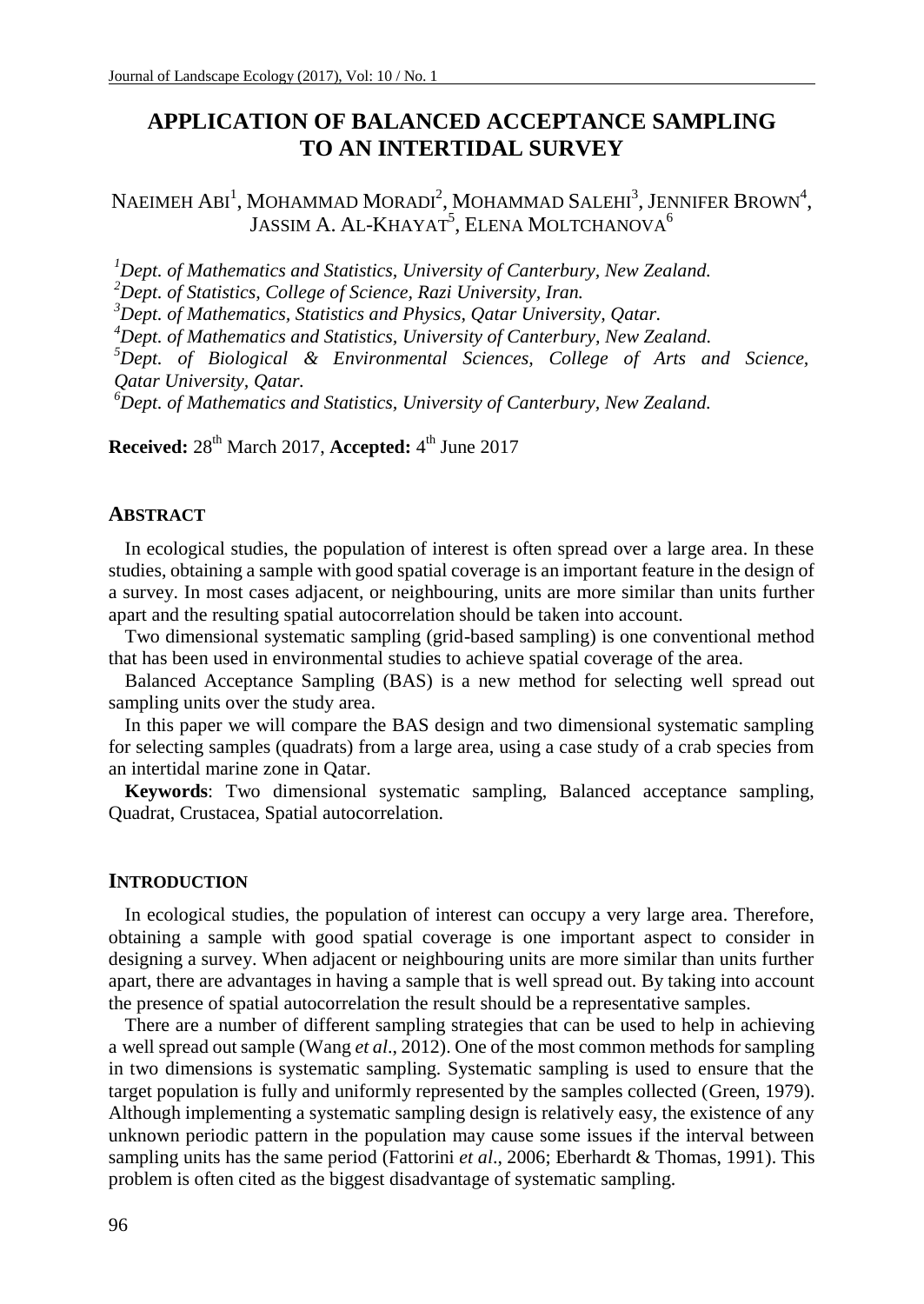During the last decades, a number of sampling methods have been introduced to select samples that are spread out in a spatial context defined by geographic boundaries, what we refer to here as "well spread out" samples. Generalized Random Tessellation Stratified (GRTS) (Stevens Jr & Olsen, 2004), Local Pivotal Methods (LPM1 and LPM2) (Grafström et al., 2012), Spatially Correlated Poisson Sampling (SCPS) (Grafström, 2012) and Balanced Acceptance Sampling (BAS) (Robertson *et al*., 2013) are some of these spatially balanced sampling methods.

The newest of those, BAS, is one of the simplest computational methods and, although we do not use this feature in this study, it has the added advantage that it can accommodate more than two dimensions. BAS is relatively new, and there are limited studies available in the literature where BAS has been used. L. McDonald *et al*. (2015) and Keinath & Abernethy (2016) used BAS to select grid cells in different regions of the United States in order to ensure the spatial representativeness of the sample in a study of Black-Tailed prairie dogs. In another study, Howlin & Mitchell (2016) used BAS to select locations in Bighorn Canyon National Recreation Area in order to monitor bat populations in the area. Here, we demonstrate the application of BAS to a case study of crustaceans and compare the results of the implementation with two dimensional systematic sampling method.

The article is organized as follows. A brief overview of the two dimensional systematic sampling is given in section 2. In section 3 the BAS method is introduced. The crab data set is described in section 4. In section 5 the results of applying BAS method to the crab data are reported, practical aspects are discussed in section 6 and, finally in section 7 some conclusions are drawn.

### **TWO DIMENSIONAL SYSTEMATIC SAMPLING**

Two dimensional systematic sampling has been widely used in environmental studies. Two dimensional systematic sampling selects the initial sampling unit randomly and uses it as the origin for a regular pattern, over which the rest of the sampling units are located. Payandeh (1970) and Tomppo & Heikkinen (1999) have used two dimensional systematic sampling in forest surveys and found that the relative efficiency of this method depends on the spatial distribution of the units. For instance, Payandeh (1970) mentioned that the systematic sampling is more precise than other sampling methods such as stratified or simple random sampling when applied to original forest areas, while systematic sampling had the least precision when applied to uniformly spaced populations such as planted production forests. Mason (1992) found that two dimensional systematic sampling in soil sampling provides a uniform coverage of the study area.

Two dimensional systematic sampling is as follows: let *A* be a continuous region, partitioned into *R* rows and *C* columns such that  $N (N = R \times C)$  non-overlapping rectangle sites of identical size are formed. In order to select a two dimensional systematic sample of size *n*, the *N* quadrats have to be further stratified into  $n = n_R \times n_C$  sub-regions each containing  $k = k_R \times k_C$  quadrats (D'Orazio, 2003). In the simplest form of two dimensional systematic sampling, the first sampling unit (first quadrat) is selected at random from the first sub-region and the others are selected from the remaining sub-regions in the same relative position as the position of the first quadrat.

Figure 1 illustrates an example of a two dimensional systematic sample. In this example the goal is to select a sample of size 9. The whole population must be firstly partitioned into  $9 (= 3 \times 3)$  equal sub-regions. One quadrat from each sub-region is selected. In this example, each sub-region contains 12 (=  $4\times3$ ) quadrats. The first quadrat is randomly selected from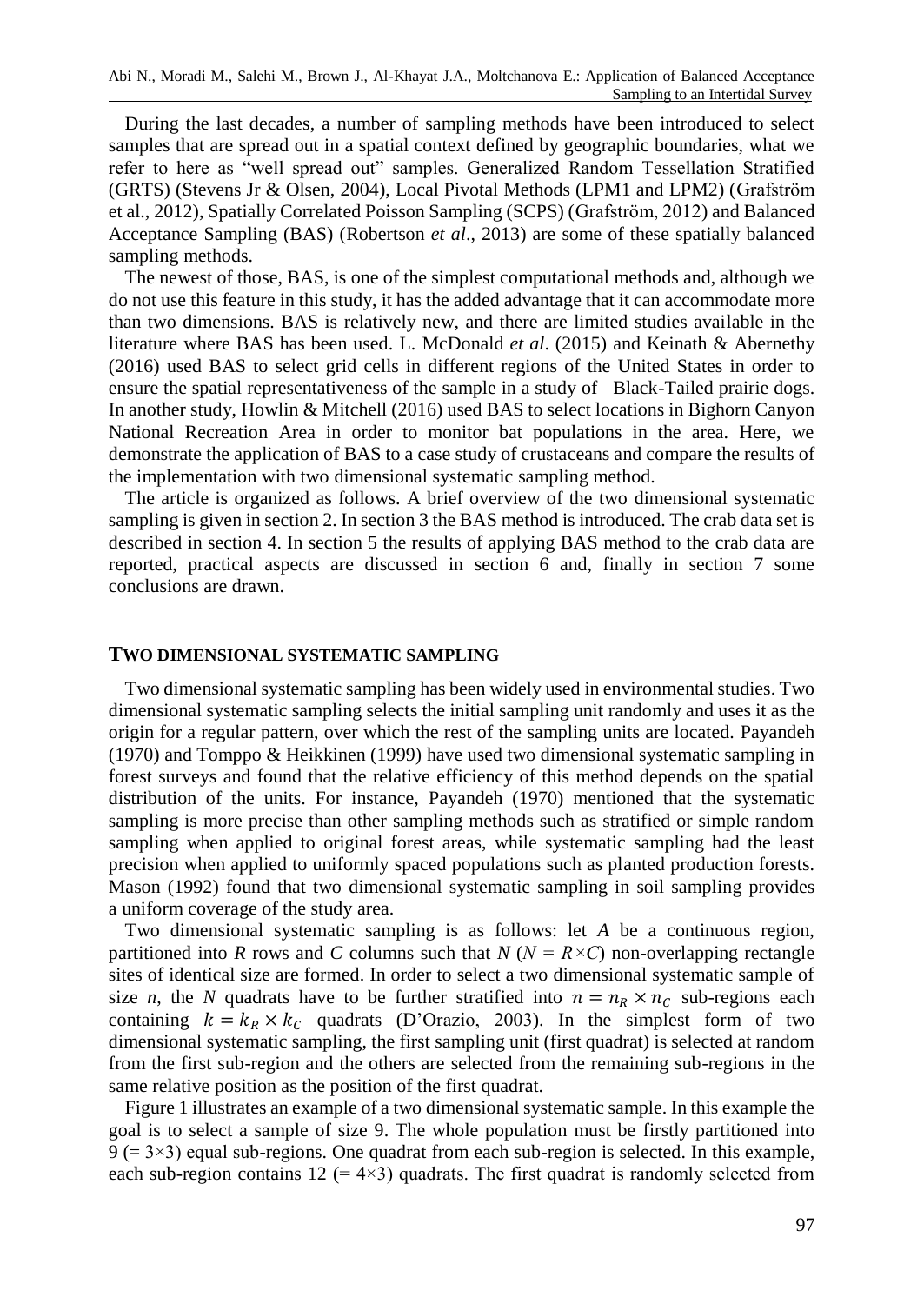these 12 quadrats in the first sub-region and the other quadrats are chosen from the remaining sub-regions in the same position as the position of the first selected quadrat. The first sub-region and the position of the first randomly selected quadrat are shown in Figure 1 in grey colour and by a circle, respectively.

**Fig. 1: An example of a two dimensional systematic sample. The first quadrat, o, is selected at random from the first sub-region. The first sub-region is shown in grey. The remaining 8 quadrats are selected from the same relative position from the 8 sub-regions**



### **BALANCED ACCEPTANCE SAMPLING**

Balanced acceptance sampling is a new spatially balanced sampling method which selects samples that are near-evenly distributed (well spread out) over the study area. This method is based on a special type of quasi-random number sequence, called the Halton sequence (Halton, 1960). The Halton sequence is constructed by partitioning the unit interval, (0, 1), with respect to a base  $1/p$ ,  $1/p^2$ ,  $1/p^3$  and so on, where p is a prime number. The *d*-dimensional Halton sequence is created by a set of *d* Halton sequences with pairwise co-prime bases (Robertson et al., 2013). As an example, the first 10 decimal members of the 2-dimensional Halton sequences are given by the sets

$$
\left\{ \left( \phi_{p1=2}(k), \phi_{p2=3}(k) \right) \right\}_{k=1}^{10}
$$
  
= {(0.5000,0.3330) (0.2500,0.6670) (0.7500,0.1110) (0.1250,0.4440) (0.6250,0.7780) (0.3750,0.2220) (.8750,0.5560) (0.0625,0.8890) (0.5625,0.0370) (0.3125,0.3700)}

In the first step of implementing the BAS method, it is necessary to specify a hyper box that encloses the study area (in this paper the study area is restricted in two dimensional space, so considering just a box is enough). Then, the set of Halton sequences according to the dimensions of interest would be calculated.

The Halton sequence is deterministic and to introduce some stochasticity in the BAS method, Robertson *et al*. (2013) used a random-start Halton sequence. A random-start Halton sequence is created by skipping some terms in the Halton sequence. For example, the random-start Halton sequence in two dimensions is achieved after skipping  $u_1$  terms in the first dimension of the Halton sequence and  $u<sub>2</sub>$  terms in the second dimension of the Halton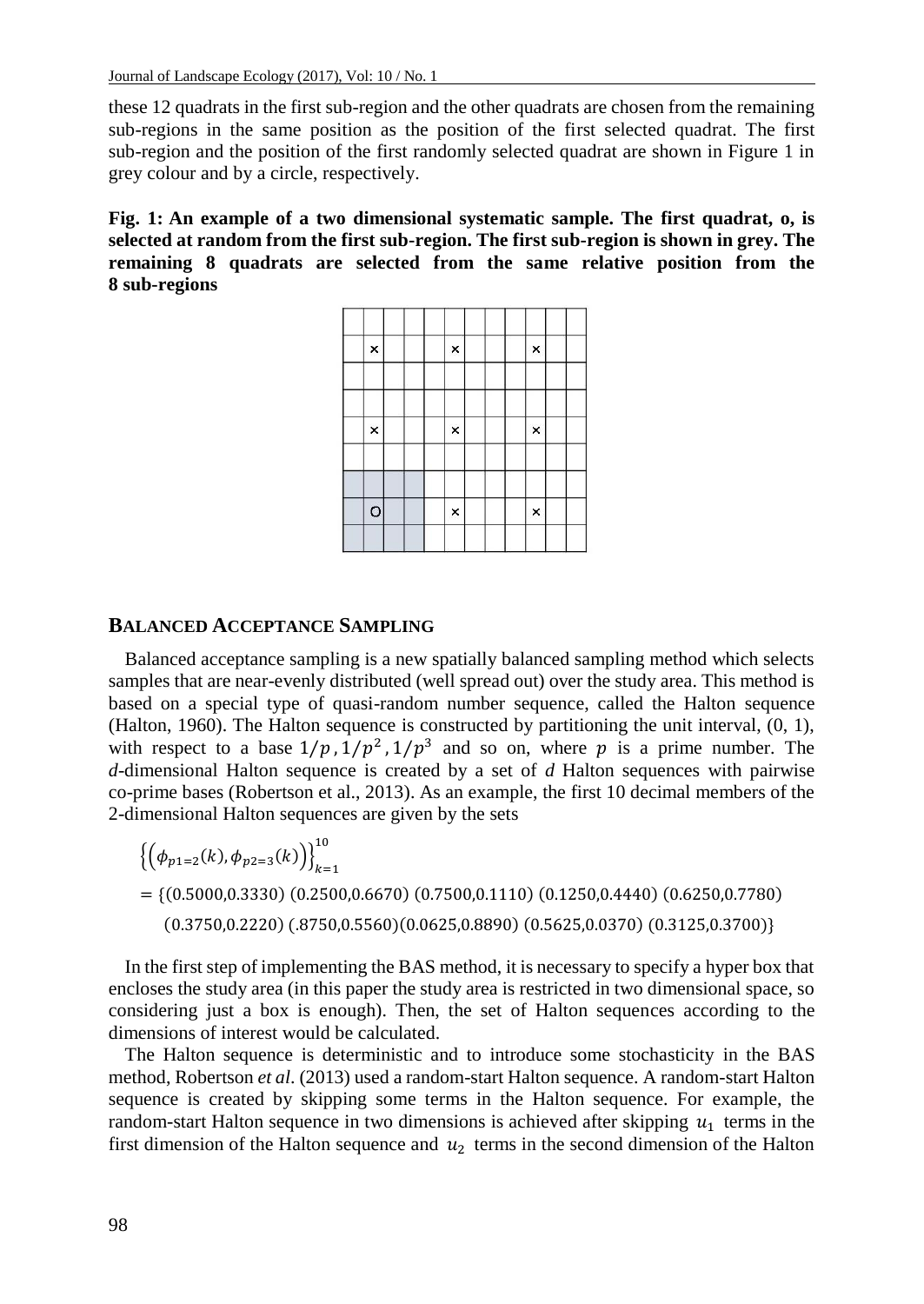sequence, where  $u_1$  and  $u_2$  are two random integers generated from a uniform distribution on  $[0, U]$ , where U is any sufficiently large integer.

The pairs, after skipping some terms,  $(\phi_{p1=2}(k+u_1), \phi_{p2=3}(k+u_2))$  for  $k = 1, 2, ...,$ can be viewed as the spatial coordinates (representing geographic locations) of a point. We call these pairs Halton points, and they are used to select the BAS sample. If the Halton point falls in a unit from the sample population the unit is selected. If not, the Halton point will be discarded and another Halton point is selected, and so on.

The BAS method was first conceived for environmental studies and surveys of natural resources. In environmental studies, often units in the study area are defined by their geographical coordinates, and for BAS each geographical axis is considered as a dimension.

Implementing BAS for selecting an equal probability sample of size *n* in a two dimensional environmental population could be summarized as follows:

- 1- Specify a box that encloses the study area.
- 2- Generate a list of numbers from the Halton sequence in two dimensions.
- 3- With random starts for the two dimensional Halton sequence, create a sequence of pairs (Halton points).
- 4- Take each Halton point in order, and if the observed point falls in a population unit select the unit for the sample. If not, discard the Halton point and take the next point. Continue until the desired *n* sampling units have been selected.

The algorithm to create a BAS sample is surprisingly straightforward and is available within R (R Core Team, 2016), in the package SDraw (T. McDonald, 2016).

### **CASE STUDY**

We used a data set from a recent study of crabs from Alkhor, in the intertidal zone on the east coast of Qatar. In a field study in March 2014, a sample of 80 quadrats was selected. The number of open crab-burrows of the species *Nasima dotilliformis* was counted in each  $1m<sup>2</sup>$ quadrat.

The sample was selected by placing 12 parallel strips at equal distances apart and taking a systematic sample from each strip, with 6 or 7 quadrats per strip. The latitude and longitude were recorded for each selected quadrat or sample unit.

We used this information on the quadrat counts and locations to create a synthetic population of crabs using a Nadaraya-Watson smoother with Gaussian kernel weighting (Nadaraya, 1964; Watson, 1964 and Nadaraya, 2012). This function can be found in the package *spatstat* in R (R Core Team, 2016). The generated counts of *Nasima dotilliformis* were a 400×400 matrix, representing the survey population for the study area, which each entry in the matrix considered the count of crabs in a quadrat. Here we assume each crab-burrow represents one crab, so that the count of burrows is synonymous with the count of crabs in our synthetic population.

To compare designs we sampled the population by selecting quadrats with two different methods: two dimensional systematic sampling and BAS. Simple random sampling (SRS) method was also considered as a reference method for comparing the results.

To carry out the two dimensional systematic sampling, the population was partitioned into equal sub-regions according to the desired sample size. For example in the case with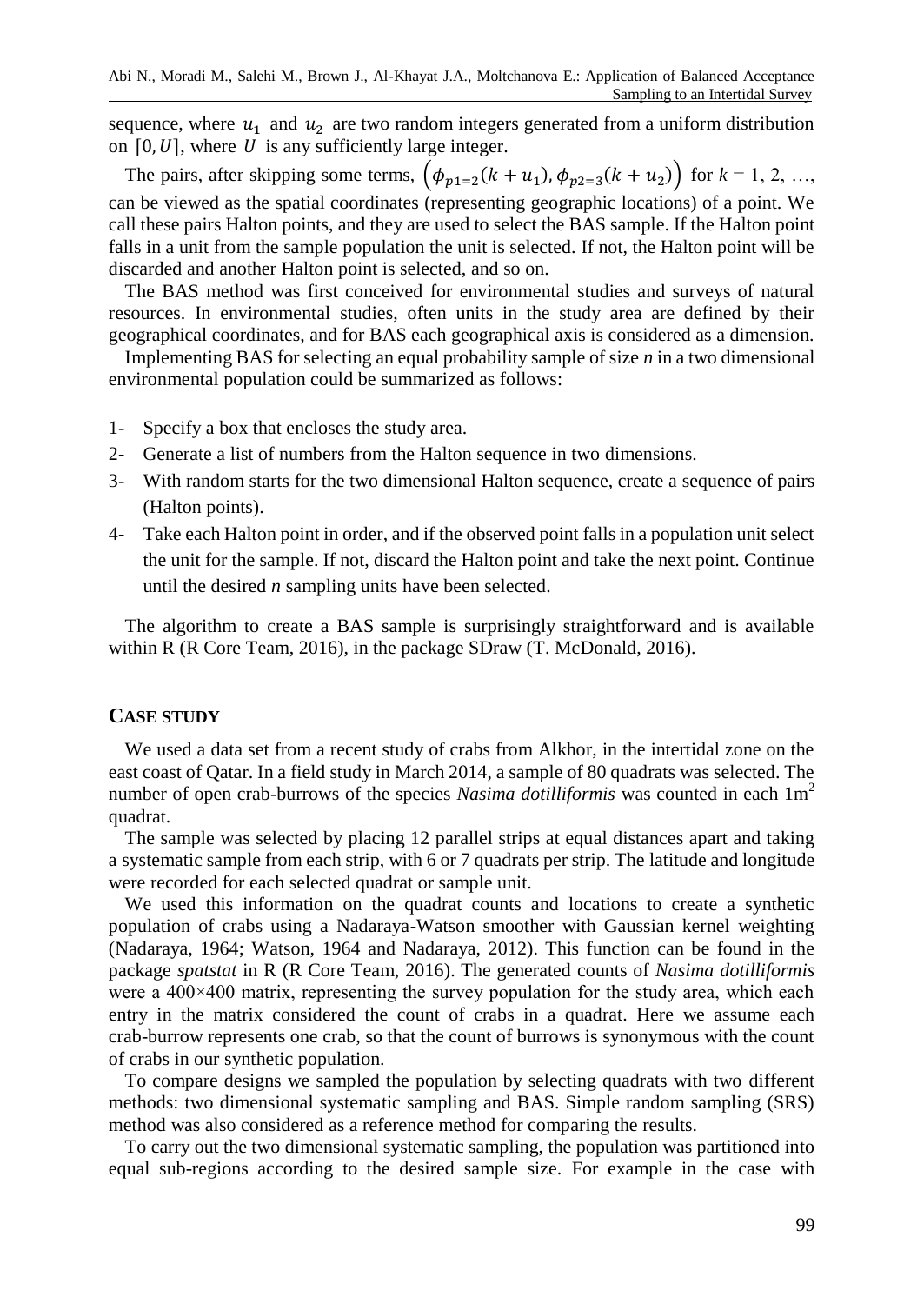a sample size of  $n=36$ , the longitude was partitioned into 6 equal intervals, and 36 equal sub-region would be created. The first quadrat was randomly selected from the first sub-region. Other quadrats in the remaining sub-regions had the same position as the first sampling unit within the sub-region.

#### **Spatial coverage**

Voronoi polygons can be used as a method for measuring how well spread out a sample is. This method is based on the distance between elements selected in the sample  $(s)$ . The voronoi polygon  $p_i$ , for  $i \in s$ , includes all population units *j* satisfying  $d(x_i, x_j) < d(x_k, x_j)$ for all sampling units  $k \in s$ , where  $d(x_i, x_j)$  indicates the distance between units i and j. If  $d(x_i, x_j) = d(x_k, x_j)$ , then unit j is included in both  $p_i$  and  $p_k$ . As a simple example, consider a population with three units (labeled  $A$ ,  $B$  and  $C$ ). The units  $A$  and  $B$  are selected in the sample, and unit C is not. Let  $D_1$  be the distance between A and C and  $D_2$ be the distance between B and C. If  $D_1 < D_2$  then  $C \in p_A$ , If  $D_2 < D_1$  then  $C \in p_B$  and if  $D_2 = D_1$  then  $C \in p_B$  and  $C \in p_A$ , simultaneously. Three different styles of voronoi polygon which could be created in this example are shown in the Figure 2.

### **Fig. 2: Three different Voronoi polygons which could be created in a population by three units.** Unit A and B are selected in the sample. (a)  $D_1 < D_2$  (b)  $D_1 > D_2$  (c)  $D_1 = D_2$



Let  $n_i$  and  $v_i$  denote the number of units in  $p_i$  and the sum of inclusion probability in  $p_i$ , respectively. If unit *j* is included in  $m_j$  polygon, then *j* is counted as  $\frac{1}{m_j}$  and its inclusion probability is divided equally to each of the  $m_i$  polygons.

After deriving the voronoi polygons for a given sample, the variance of the voronoi polygon is calculated by:

$$
V(v) = \frac{1}{n} \sum_{j \in s} (v_j - 1)^2,
$$

where  $v_i$  indicates the sum of the inclusion probabilities of units in the Voronoi polygon related to the  $j<sup>th</sup>$  sampling unit. Stevens Jr & Olsen (2004) used this measure as an indicator of spatial spread for a given sample where small values of  $V(v)$  indicate a very well spread sample.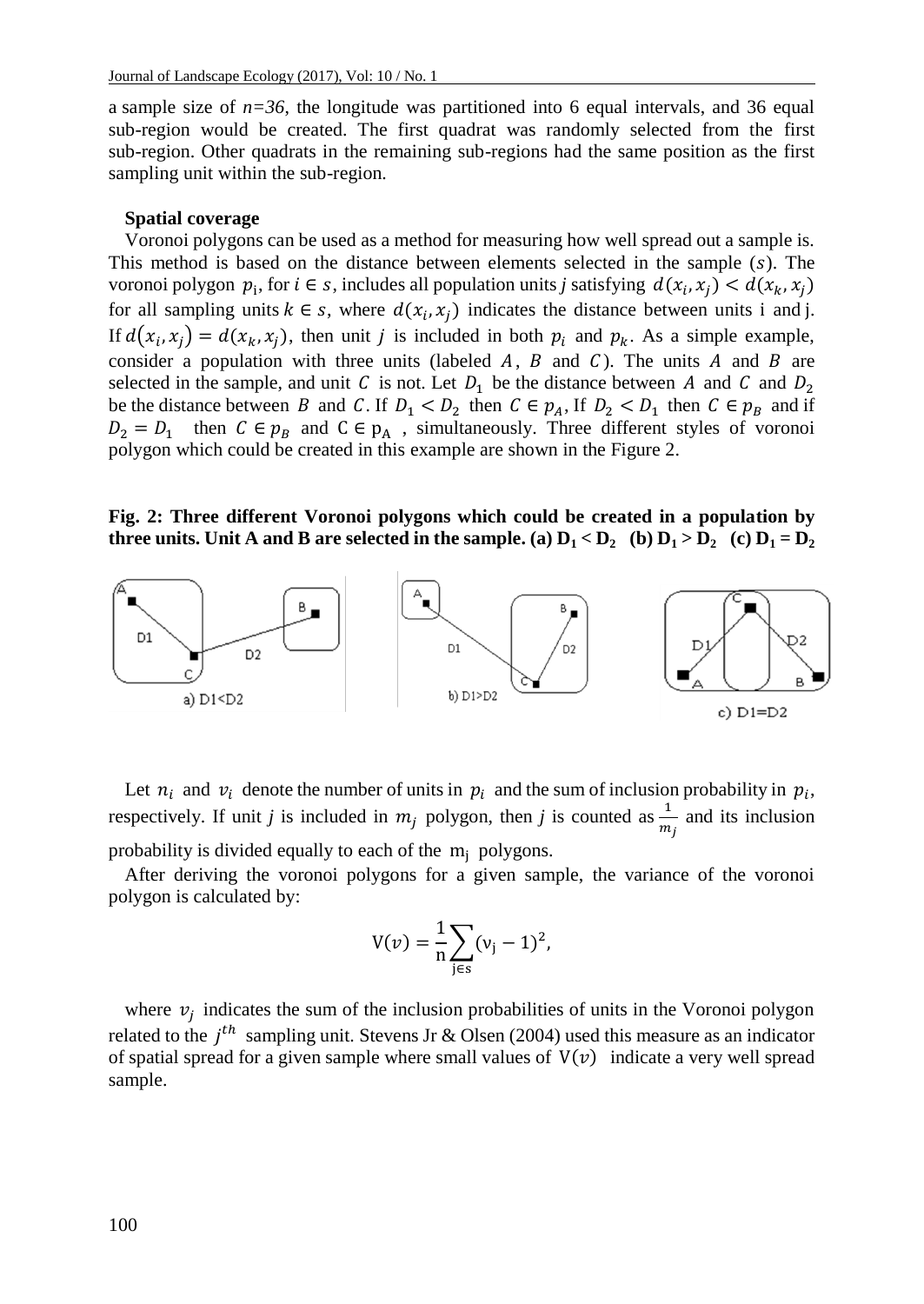In our study, for each sample size, the process of selecting samples was repeated 1000 times, and  $V(v)$  calculated for each. To compare  $V(v)$  among different sampling schemes, we calculated the average of the  $V(v)$  for the 1000 replications:

$$
\hat{\mu}(V(\nu)) = \frac{1}{1000} \sum_{r=1}^{1000} V(v_r),
$$

where  $V(v_r)$  is the Voronoi polygon of the  $r^{th}$  iteration. Small  $\hat{\mu}(V(v))$  indicates a well spread out sample, and one with spatial balance.

### **Parameter estimation**

Estimation of population characteristic(s) is usually the final aim of the sampling surveys. In this study, the total number of crabs in the study area is the parameter of interest. The Horvitz-Thompson (HT) estimator (Horvitz & Thompson, 1952) can be used for estimating the total number of crabs in the study area as follow:

$$
\widehat{Y}_{HT\_i} = \textstyle\sum_{j=1}^n \frac{y_j}{\pi_j} \; ,
$$

where  $\hat{Y}_{HT,i}$  is the total number of crabs estimated from the i<sup>th</sup> iteration. Also,  $y_j$  and are the number of crabs and the inclusion probability related to the  $j<sup>th</sup>$  sample quadrat, respectively.

In this sub-section, we compare the variance of the HT estimator achieved from 1000 simulated samples in three different sampling schemes. The variance of the HT estimator for 1000 simulated sample are estimated by:

$$
\widehat{\text{Var}}(\hat{Y}_{HT}) = \frac{1}{1000} \sum_{i=1}^{1000} (\hat{Y}_{HT_i} - Y)^2.
$$

Since this study is based on simulation, Y therefore represents the true total number of crabs in the study area, 1336781.

We used  $\widehat{\text{Var}}(\hat{Y}_{HT})$  to show how precise a sampling method is, with smaller values for more precise sampling method.

### **RESULTS**

The  $\hat{\mu}(V(v))$  for three different sampling schemes are shown in first column of Table 1. The smallest and largest value of  $\hat{\mu}(V(v))$  is related to the two dimensional systematic sampling and simple random sampling method, respectively. The very low value of  $\hat{\mu}(V(v))$ for systematic sampling can be explained by the survey patterns. For example with a sample of size n=48, the quadrats (sampling units) which are selected by two dimensional systematic sampling method have a regular pattern in comparison with two other methods (Figure 3b). This pattern is obvious in Figure 3b. Figure 3a shows how a sample from BAS and it is more evenly spread than the sample from SRS (Figure 3c).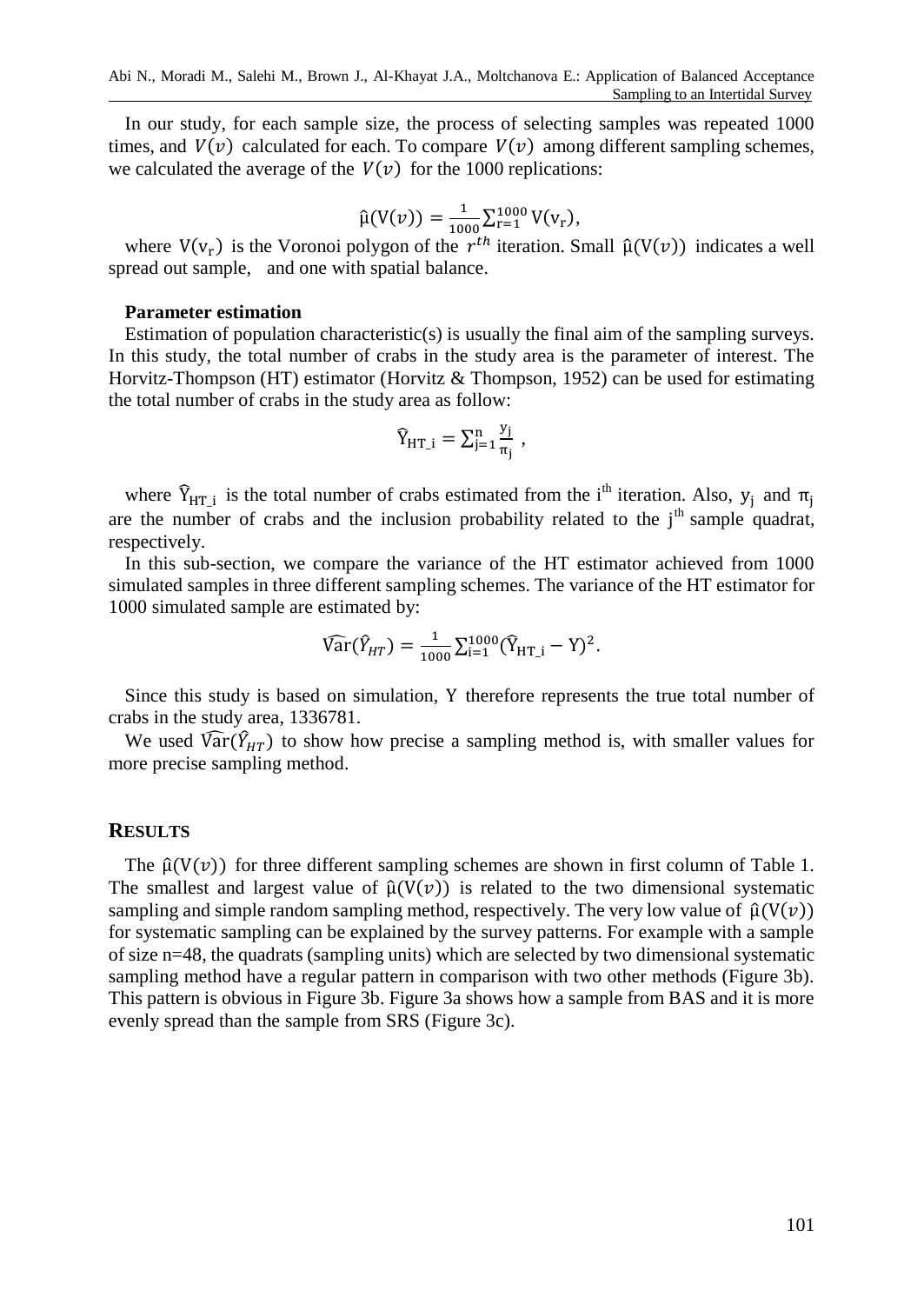**Fig. 3: A sample of size equal to 48 quadrats according to (a) BAS method, (b) two dimensional systematic sampling method and (c) simple random sampling method, respectively**



The  $\widehat{\text{Var}}(\hat{Y}_{HT})$  for the three different sampling schemes, with the different sample sizes are shown in the last column of [Table 1.](#page-6-0) 

<span id="page-6-0"></span>Table 1 The average of  $V(v)$  and the variance of the HT estimator for three sampling schemes with different sample sizes. The first column is the average of the  $V(v)$ , the sampling method by the smaller values of  $\hat{\mu}(V(v))$  is considered to be more spatially **balanced. The second column contains the variance of the HT estimator. The method by the smallest value of variance is more precise**

| $\mathbf n$ | design     | $\hat{\mu}(V(v))$      | $Var(Y_{HT})$       |
|-------------|------------|------------------------|---------------------|
| 36          | <b>BAS</b> | $6000 \times 10^{-5}$  | $114 \times 10^{8}$ |
|             | <b>SRS</b> | $30000 \times 10^{-5}$ | $406 \times 10^{8}$ |
|             | <b>SYS</b> | $5\times10^{-5}$       | $85 \times 10^8$    |
| 81          | <b>BAS</b> | $6000 \times 10^{-5}$  | $39 \times 10^8$    |
|             | <b>SRS</b> | $30000 \times 10^{-5}$ | $185 \times 10^8$   |
|             | <b>SYS</b> | $5\times10^{-5}$       | $38 \times 10^8$    |
| 121         | <b>BAS</b> | $6000\times10^{-5}$    | $12 \times 10^{8}$  |
|             | <b>SRS</b> | $30000 \times 10^{-5}$ | $113 \times 10^8$   |
|             | <b>SYS</b> | $10 \times 10^{-5}$    | $27 \times 10^8$    |
| 169         | <b>BAS</b> | $6000 \times 10^{-5}$  | $6 \times 10^8$     |
|             | <b>SRS</b> | $30000 \times 10^{-5}$ | $81 \times 10^8$    |
|             | <b>SYS</b> | $1 \times 10^{-5}$     | $17 \times 10^8$    |
| 196         | <b>BAS</b> | $7000 \times 10^{-5}$  | $6 \times 10^8$     |
|             | <b>SRS</b> | $30000 \times 10^{-5}$ | $77\times10^8$      |
|             | <b>SYS</b> | $2 \times 10^{-5}$     | $16 \times 10^8$    |
| 256         | <b>BAS</b> | $7000\times10^{-5}$    | $3 \times 10^8$     |
|             | <b>SRS</b> | $30000 \times 10^{-5}$ | $65\times10^8$      |
|             | <b>SYS</b> | $10 \times 10^{-5}$    | $12 \times 10^8$    |
| 289         | <b>BAS</b> | $6000\times10^{-5}$    | $1 \times 10^8$     |
|             | <b>SRS</b> | $30000 \times 10^{-5}$ | $46\times10^8$      |
|             | SYS        | $1 \times 10^{-5}$     | $10 \times 10^8$    |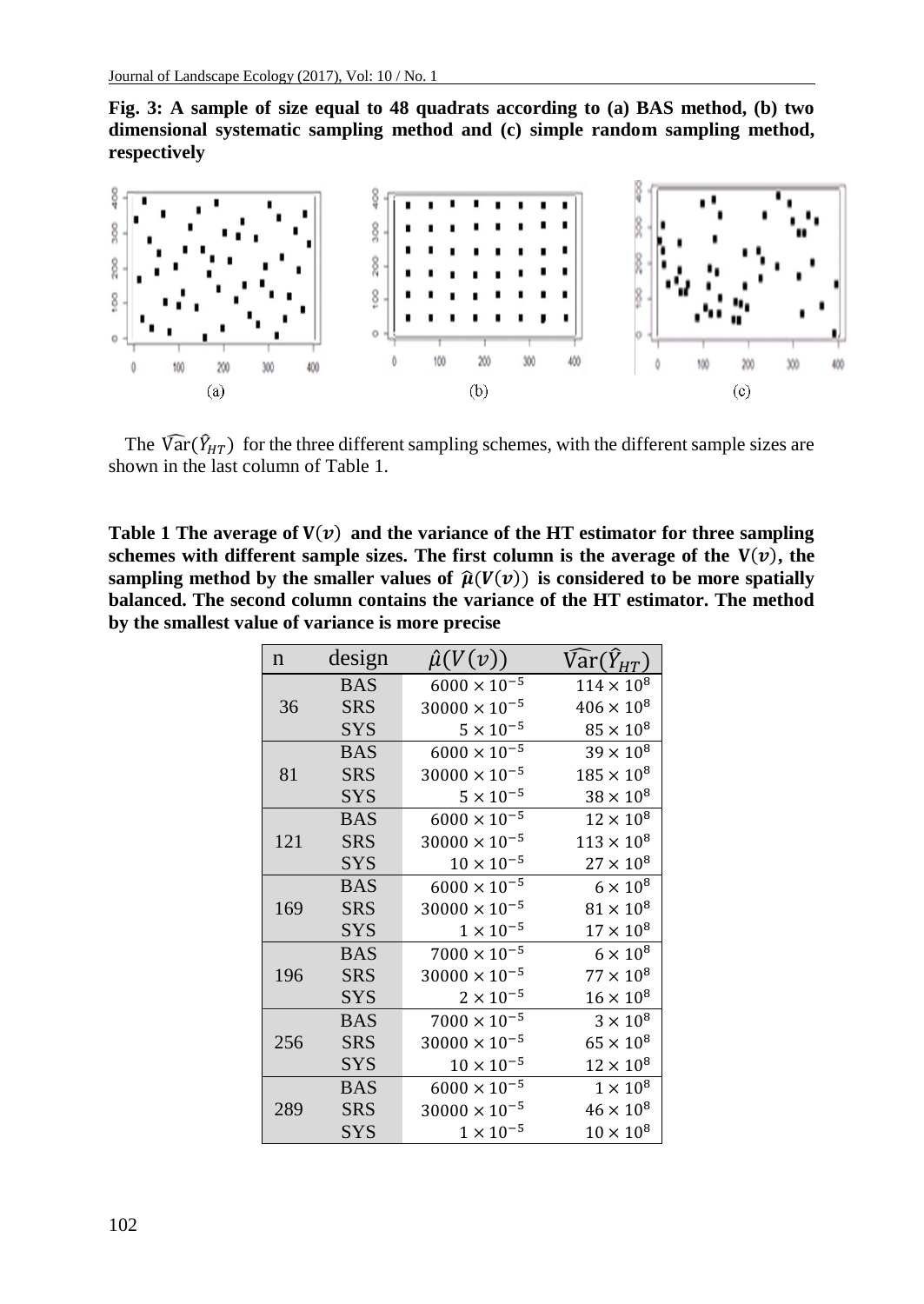## **Fig.** 4: The  $\widehat{Var}(\widehat{Y}_{HT})$  achieved by three different sampling methods with different **sample sizes**



The trends of the  $\widehat{\text{Var}}(\hat{Y}_{HT})$  for the different sampling methods and sample sizes are shown in Figure 4. With increasing sample size, the variance of all of these methods decreased, and both BAS and two dimensional systematic sampling had lower variance than simple random sampling. These two designs had similar estimated variance, with BAS being more precise of the two dimensional sampling, except with the smaller sample sizes.

### **FURTHER DISCUSSIONS ABOUT BAS**

Of the three designs we used in our study, BAS and two dimensional systematic sampling were superior to simple random sampling in terms of spatial spread and precision. In addition to these statistical advantages, there are a number of practical considerations. Encountering unforeseen factors is a common issue in implementing sampling methods on environmental fields; therefore designing a flexible method which could adapt to field changes is desirable.

Generally in two dimensional systematic sampling method, the quadrats are selected with a fixed distance between quadrats and with a regular pattern. Full coverage of the study area will only be met once the sampling process is completed. In some field situations, completing the entire sampling process may not be possible, for example if bad weather stops the field surveys early. In this situation, two dimensional systematic sampling may not have consistent spread of the quadrats over the study area and there may be gaps where quadrats are not visited. BAS, on the other hand, is able to cover the study area even when sampling is stopped early if quadrats are visited in the order they were generated. For more clarity, assume that because of an extraordinary event we are forced to stop the sampling process at 30 quadrats instead of 48. [Fig. 5](#page-8-0) shows the quadrats that will be visited by a) BAS and b) two dimensional systematic sampling if the site ordering is strictly followed.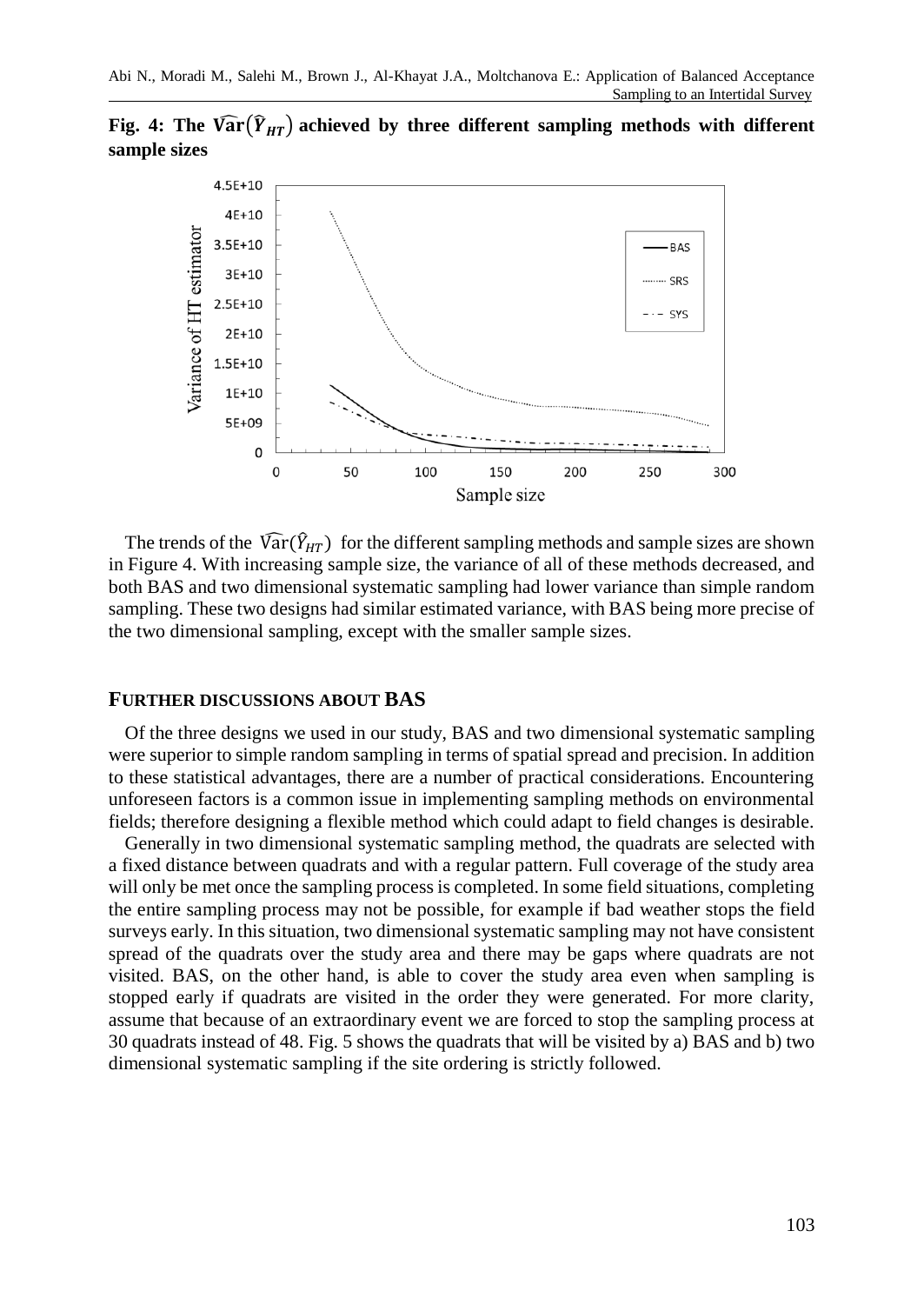<span id="page-8-0"></span>**Fig. 5: The resultant survey when only 30 quadrats instead of 48 quadrats are selected with (a) BAS and (b) two dimensional systematic sampling method, respectively**



There is still an acceptable coverage of study area by the BAS method if the quadrats are visited in the sequential order, whereas two dimensional systematic sampling method is not able to provide coverage over the study area while the sampling process has been stopped.

In practice, visiting BAS quadrats in their exact order would be very time consuming and costly because the study area would be traversed many times. Instead we recommend sets of quadrats are visited. For example, a set could be 5 quadrats (quadrats 1-6, quadrats 7-12 and so on), where the time taken to survey a set relates to a practical unit in time (a half-day for example). In this way, as long as a set is complete there will always be site coverage. To illustrate this, in our study, the quadrats could be partitioned into 8 sets and all sites are visited within each set following the most practical travel path.

Other practical advantages of BAS method over two dimensional systematic sampling method are as follows,

- **i.** In environmental samples, access to some sampling units maybe denied or is impossible. These sampling units are considered as missing values. With BAS, new sampling units can be easily substituted for the missing sampling units. The new sampling unit is added to the sample by continuing the sampling selection process. With two dimensional systematic sampling method adding new sampling units to substitute inaccessible sampling units may lead to a loss of spatial balance, especially if there are a considerable number of inaccessible sampling units.
- ii. In situations where there is a change to the sample size during the survey, e.g. extra resources are allocated to the study, spatial spread can be achieved with BAS by continuing the sampling selection process. In contrast, with the two dimensional sampling method is more difficult to add extra sampling units without disrupting the regular pattern (Stehman, 2009), unless the count of the extra units is a multiple of the sample size. In fact any sample size can be accommodated in BAS, whereas a sample size that is a prime number is not easily possible in two dimensional systematic sampling method.
- **iii.** In implementing the two dimensional systematic sampling method, the study area is partitioned into sub-regions and then sampling units are selected from each of them. When the study area does not have a regular shape, some sampling units may be missed. Figure 6 shows the sampling units which are selected by two dimensional systematic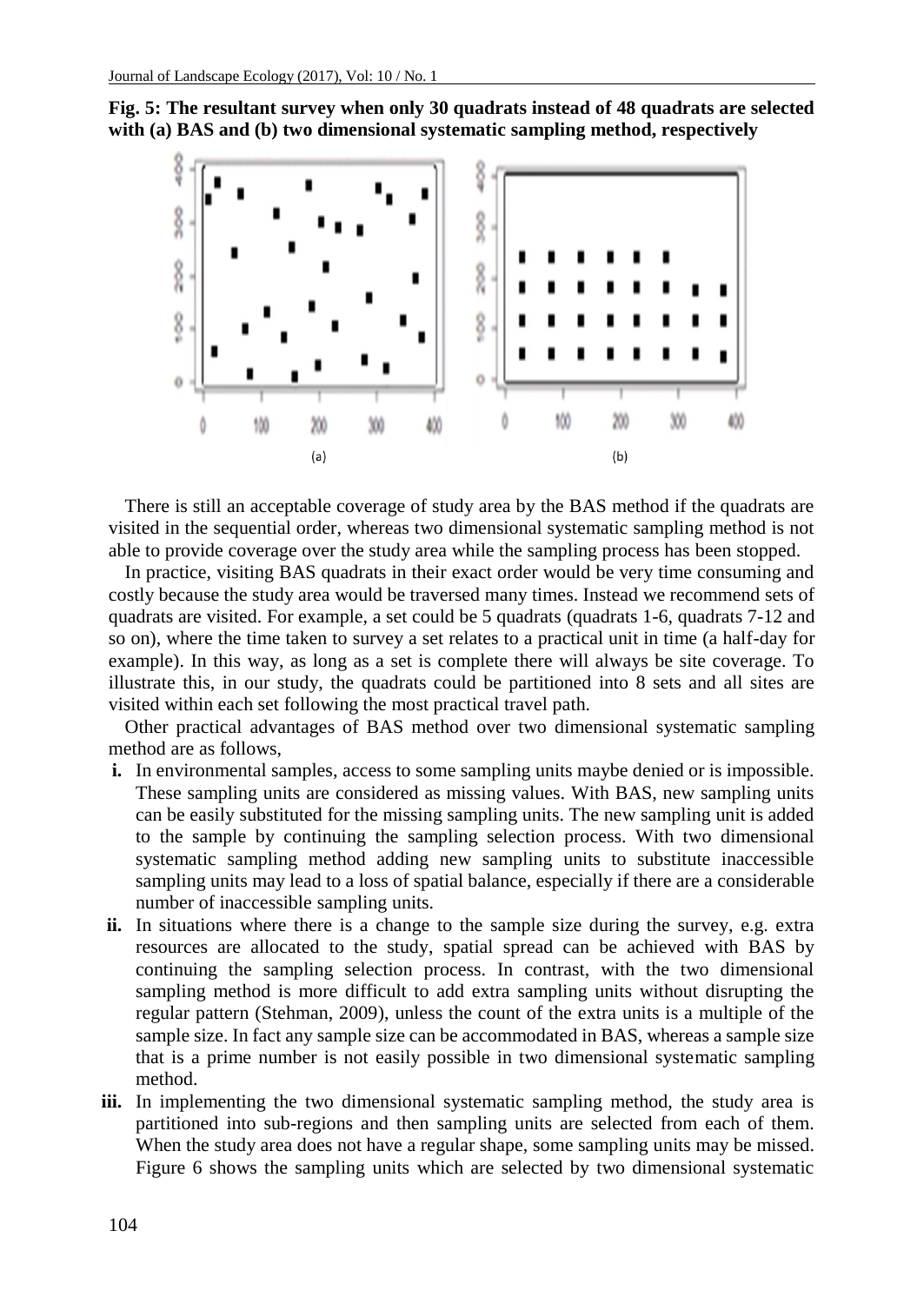sampling method from a study area with irregular shape (the study area is shown by grey colour). The area within which the study area sits is divided into 9 sub-regions. In Figure 6a, the resultant sample size is only  $n = 5$  because many sampling units are outside the study area. With such a predetermined pattern for selecting sampling units the actual sample size is variable. Consider when the grid is overlaid in a different orientation and different units are selected in the sub-regions. The resultant sample size in Figure 6b is now  $n = 3$ .

**Fig. 6: Examples of sampling units achieved by two dimensional systematic sampling method from a study area with irregular shape (a) the resultant sample size = 5 (b) the resultant sample size =3**



BAS on the other hand, uses the acceptance/rejection sampling technique and discards the selected sampling units which are located outside the study area and the sample size is predetermined and fixed.

**iv.** Other benefits of BAS are that sampling units can be selected by unequal selection probabilities. In survey sampling, using auxiliary variables to determine unequal selection probabilities for sample units can be very helpful, for example, to increase sample effort in favourable habitats and to decrease it in unfavourable habitats.

### **CONCLUSION**

BAS is a new method that can be used for selecting sample that is well spread out over the population. In this paper, BAS has been used for selecting quadrats to estimate the size of a crab population, and the results have been compared with two dimensional systematic sampling method. The two methods were comparable, but given the practical advantages of BAS, we would recommend the use of the new design. To achieve a well spread out sample by two dimensional systematic sampling method usually every sample unit must be visited With BAS the sampling process can stop at any time and the result will still be a well spread out sample (as long as units are visited in the order given by BAS, or there about). The flexible characteristics of BAS such as being able to accommodate missed sampling units and the ability to add extra sampling units during survey implementation offers many practical benefits to ecologists. Finally, balanced acceptance sampling is able to be used for any sample size whereas two dimensional systematic sampling cannot be used easily if *n* is a prime number.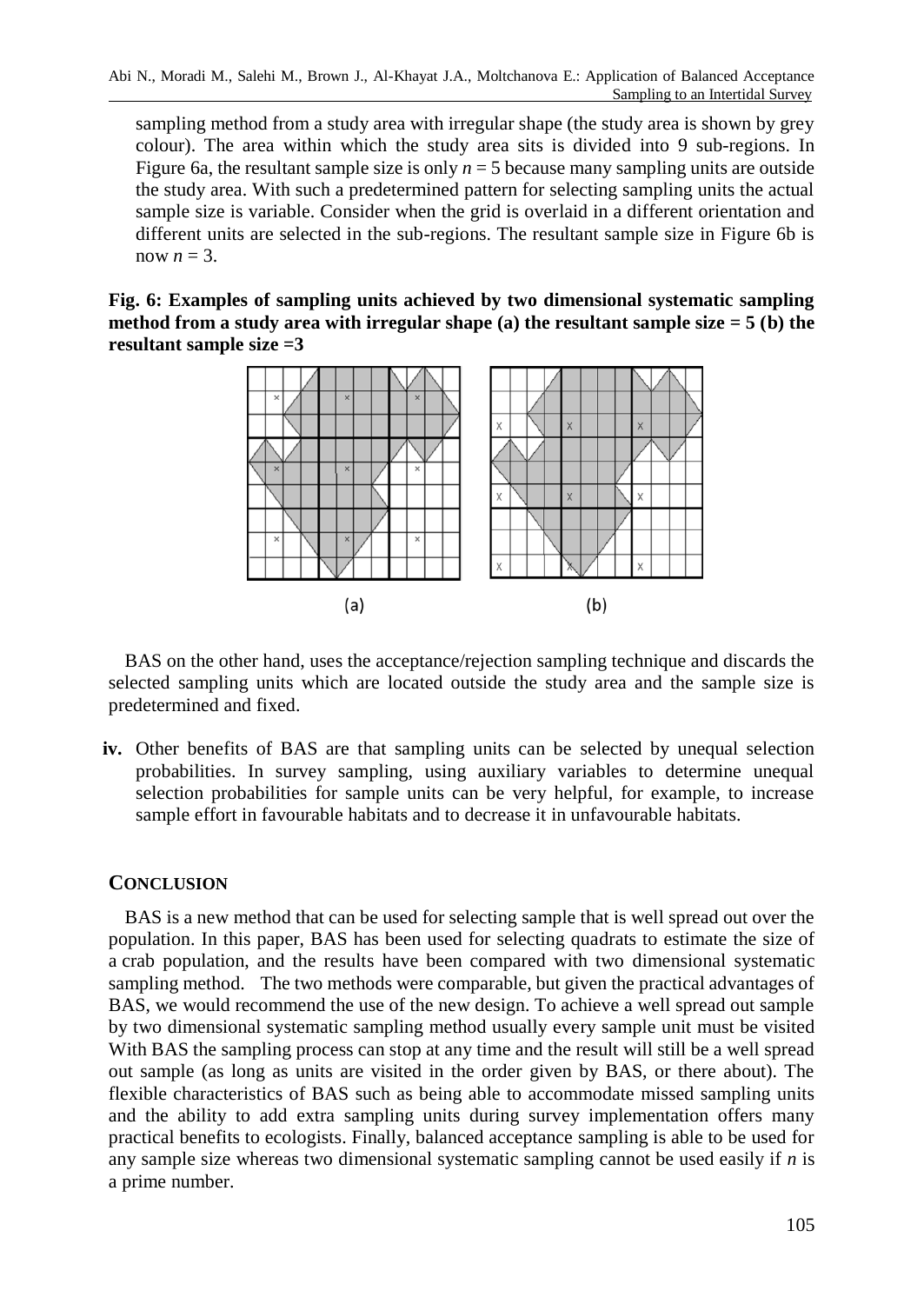## **REFERENCE**

D'Orazio, M. (2003). Estimating the variance of the sample mean in two-dimensional systematic sampling. *Journal of Agricultural, Biological, and Environmental Statistics, 8*(3), 280-295.

Eberhardt, L., & Thomas, J. (1991). Designing environmental field studies. *Ecological Monographs, 61*(1), 53-73.

Fattorini, L., Marcheselli, M., & Pisani, C. (2006). A three-phase sampling strategy for large-scale multiresource forest inventories. *Journal of Agricultural, Biological, and Environmental Statistics, 11*(3), 296-316.

Grafström, A. (2012). Spatially correlated Poisson sampling. *Journal of Statistical Planning and Inference, 142*(1), 139-147.

Grafström, A., Lundström, N. L., & Schelin, L. (2012). Spatially balanced sampling through the pivotal method. *Biometrics, 68*(2), 514-520.

Green, R. H. (1979). *Sampling design and statistical methods for environmental biologists*: John Wiley & Sons.

Halton, J. H. (1960). On the efficiency of certain quasi-random sequences of points in evaluating multi-dimensional integrals. *Numerische Mathematik, 2*(1), 84-90.

Horvitz, D. G., & Thompson, D. J. (1952). A generalization of sampling without replacement from a finite universe. *Journal of the American statistical Association, 47*(260), 663-685.

Howlin, S., & Mitchell, J. (2016). Monitoring Black-Tailed Prairie Dogs in Colorado with the 2015 NAIP Imagery.

Keinath, D. A., & Abernethy, I. (2016). Bat population monitoring of bighorn canyon national recreation area: 2015 progress report.

Mason, B. J. (1992). *Preparation of soil sampling protocols: sampling techniques and strategies*. Retrieved from

McDonald, L., Mitchell, J., Howlin, S., & Goodman, C. (2015). Range-Wide Monitoring of Black-Tailed Prairie Dogs in the United States: Pilot Study.

McDonald, T. (2016). SDraw: Spatially Balanced Sample Draws for Spatial Objects. R package version 2.1.3. https://CRAN.R-project.org/package=SDraw.

Nadaraya, E. (1964). On estimating regression. *Theory of Probability & Its Applications, 9*(1), 141-142.

Nadaraya, E. (2012). *Nonparametric estimation of probability densities and regression curves* (Vol. 20): Springer Science & Business Media.

Payandeh, B. (1970). Relative efficiency of two-dimensional systematic sampling. *Forest science, 16*(3), 271-276.

R Core Team, (2016, September). *A language and environment for statistical computing*. R Foundation for Statistical Computing, Vienna, Austria. 2015. Retrieved September 5, 2016, from URL http. www.R-project.org.

Robertson, B., Brown, J., McDonald, T., & Jaksons, P. (2013). BAS: Balanced acceptance sampling of natural resources. *Biometrics, 69*(3), 776-784.

Stehman, S. V. (2009). Sampling designs for accuracy assessment of land cover. *International Journal of Remote Sensing, 30*(20), 5243-5272.

Stevens Jr, D. L., & Olsen, A. R. (2004). Spatially balanced sampling of natural resources. *Journal of the American statistical Association, 99*(465), 262-278.